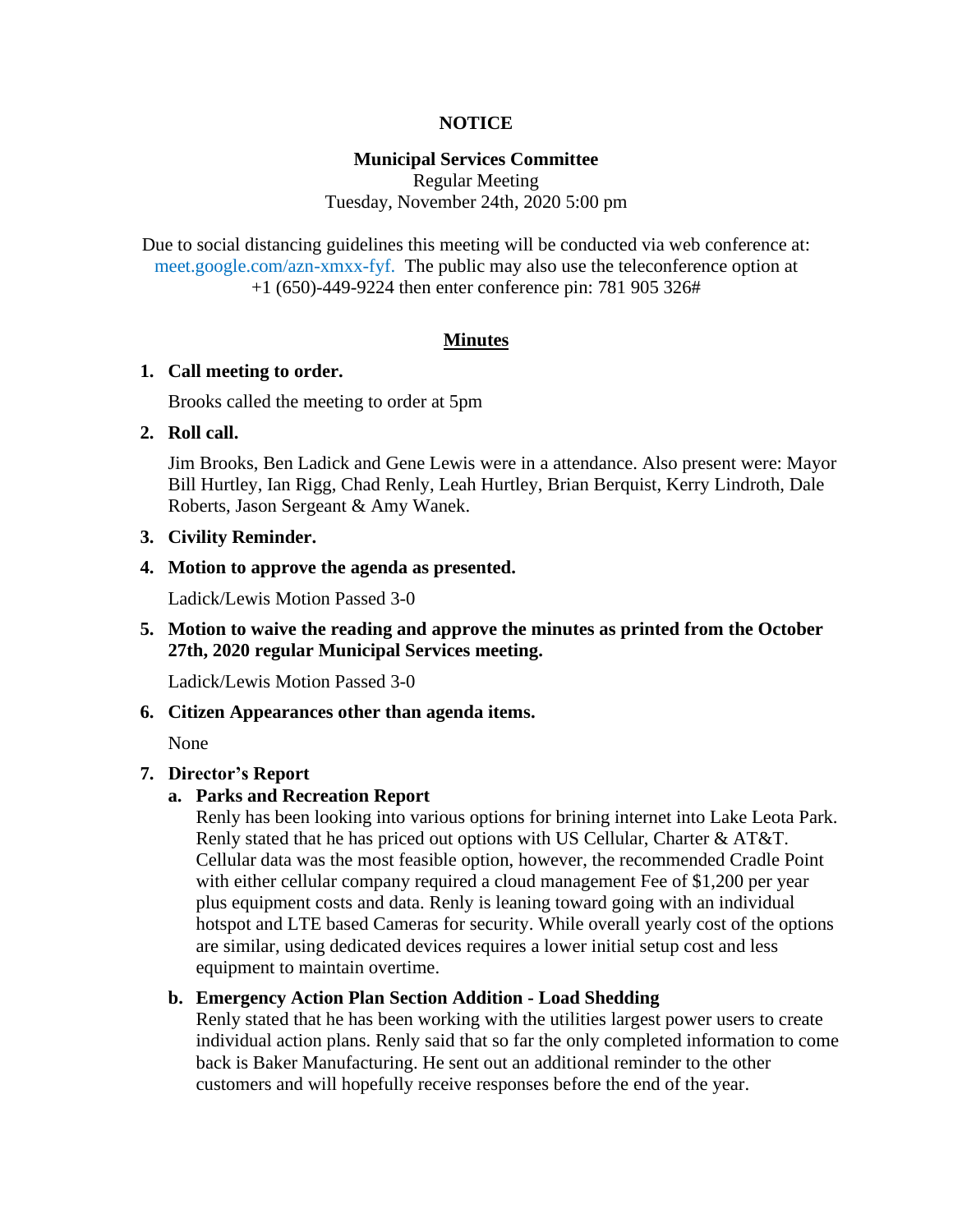## **c. AMI Project (Placeholder)**

## **(1) Current AMI Count Remaining- Elec: 0 Water: 281**

Renly stated that the utility converted the last electric meter to AMI and is now complete. Water meters are still on hold for the time being due to COVID.

## **d. Lake Leota Dam Update (Placeholder)**

Renly talked about Jewel and Associates working on the plans for the dam to submit to the DNR. He currently has a meeting set to meet with the structural engineer to go over the dams repairs.

## **e. Bridge Inspection (Placeholder)**

No update, these are still expected to take place early Spring 2021

# **f. 5G Installation – Update**

Renly went over a descriptive overview of the highlights in the Master Lease Agreement and explained why some areas of the agreement were removed. Removal of these sections give the City more flexibility and control over any future changes without requiring an entirely new MLA to be drafted. Renly mentioned that Mark Kopp has reviewed the agreement and stated that overall the agreement is fair and favors the City. Sergeant asked about previous discussions of adding verbiage into the MLA that was found to be lacking in the current City ordinance. Renly stated that certain aspects of the current ordinance do not apply to facilities installed on existing utility owned infrastructure and applies to applications of new Cellular owned structures being placed in ROW. Sergeant and Renly will discuss these details more as it relates to permitting and Planning Committee approval before the next Planning meeting.

**g. Motion to recommend to Common Council the approval of the MLA (Master Lease Agreement) with US Cellular for the installation of 5G small cell node pole attachments in Evansville.**

Ladick/Lewis Motion Passed 3-0

## **h. New Utility Permit**

Renly stated that this new permit will give the City much more information than the existing permit gives currently. Renly mentioned that Mark Kopp had already looked over the document and had no issues with any of the new language. Brooks stated that as long as the City is gathering needed information he sees no issue with proceeding with its use.

# **i. Council Chambers Virtual Meeting Space – Update**

Sergeant stated that the HVAC technician from RA Heating & Cooling came out to look at ways to reduce the amount of noise coming from the HVAC Unit located in the Judge's Chambers. Renly said he had received a quote from RA, their recommendation was to remove a section of duct from in-between the grille and furnace and replace with an insulated gooseneck. The total quote for this work was \$743.00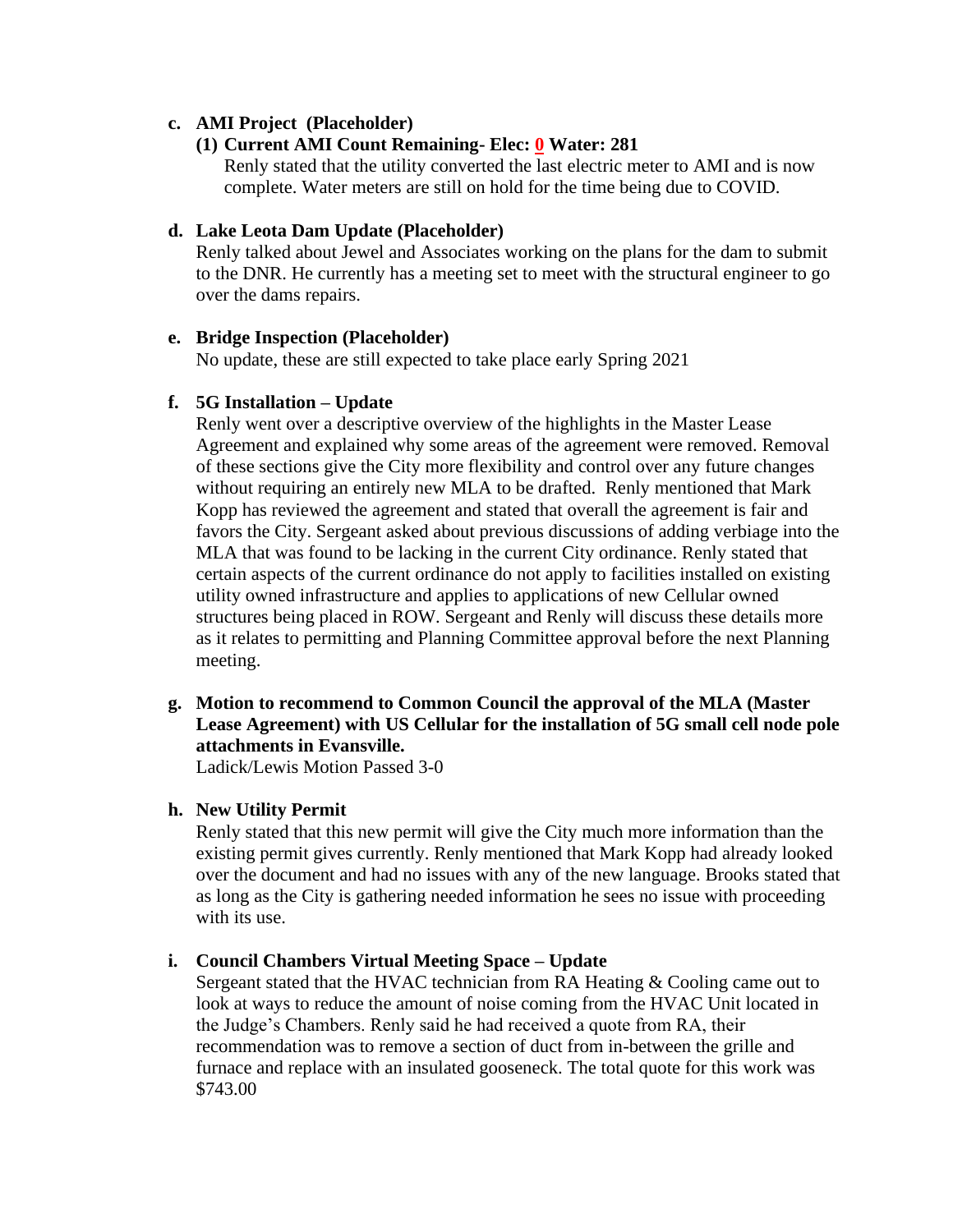# **j. Multimodal Pathway Signage & Roadway Markings**

Renly discussed the issue that was brought up at the November MSC meeting regarding a vehicle traveling down the new multimodal pathway. Renly said that there was existing signage located at every entrance of the pathway. However, the existing signs (no motor vehicles) may not be highly visible from the roadway to drivers until they are on the path. Renly showed several ideas that he would like to implement in the Spring including trail crossing signage as well as trail crossing specific painted hatching to help indicate to motorists of the trail location. This should help clear up any confusion to motorists that it's a trail and not a driveway or a roadway.

**k. Motion to recommend to Common Council the Sketchworks Architecture contract for the design and construction oversight of the municipal services garage extension.**

Renly began by discussing the that he had received quotes from both Sketchworks as well as Angus Young for the project. Angus Young had not made a comparable bid to Sketchworks given the parameters that were given to both companies. Sketchworks was much more detailed and stayed within the parameters that were given. After sifting through and comparing the two side by side, Sketchworks' quote came in much cheaper for the design and construction oversight of the Municipal Services building expansion project.

Ladick/Lewis 3-0 Motion Passed

# **8. City Engineer Report**

# **a. Sub-division / Development Update**

Berquist reported that Westfield is almost finished with the last phase of the development. The last section of the  $7<sup>th</sup>$  St. extension as well as the Porter Rd. project is anticipated to be started in 2021 as part of the Windmill Ridge Development.

# **b. Inflow and Infiltration Study (Placeholder)**

Nothing new to report

# **c. Roadway Construction & Other Project Updates**

# **i. First & Second St Projects**

Berquist stated that they are currently working on the concept drawings and getting them put together. Berquist & Renly are discussing the projects and will be talking with the Town of Union to discuss the areas that are beyond the City limits.

#### **ii. 6 th & Badger Roundabout**

This is still being worked on as part of the above  $1<sup>st</sup> \& 2<sup>nd</sup>$  St projects.

# **iii. Sidewalks**

Berquist said that the contractor was not able to get all of the repairs done in time. Moving forward the City will add any sidewalk work as a separate bid item from the contractors as part of the larger street reconstruction projects. The grinding along Maple & Madison St was completed, however, none of the ADA ramps were fixed.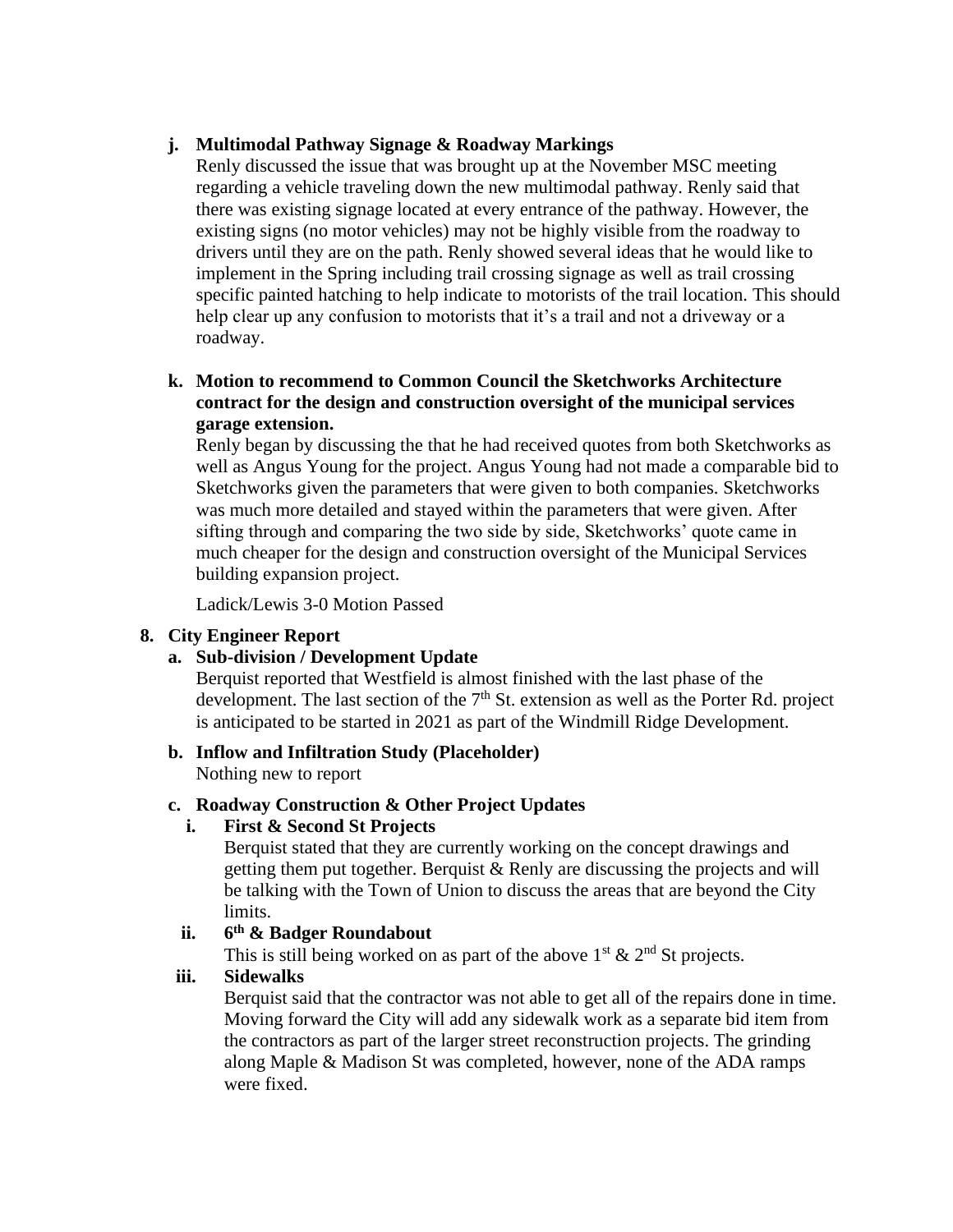## **9. Administrative Staff's Report**

## **a. Non-Collectable Utility Accounts Review**

Renly stated that the total number of tenant accounts was \$21,398.89 and the total number of owner accounts was \$37,352.34 bringing the total amount sent to tax roll to \$58,751.23. Brooks said that he would like to continue to see this list continue as an ongoing agenda item.

#### **10. WPPI Report**

#### **a. Amy Wanek**

Wanek mentioned that Stoughton Trailers is discussing large scale PV for their plant locations. She will be collecting energy data and have it ready for a future meeting with them to discuss. Wanek also stated that she has been in contact with the Highschool to discuss grant money to potentially improve or repair the existing geothermal system that is no longer working. The committee discussed the 2021 Action Plan, the committee reviewed the existing 2020 Action plan and discussed what could be added. Wanek will be working on drafting the new 2021 Action plan and have it completed before the new year.

Wanek supplied a spreadsheet with the available funds left for 2020. The committee discussed where the remaining funds should go. The breakdown of those funds is as follows:

Community Funds: \$1,500 remaining

\$500 – ECP

\$500 – Creekside

\$500 – Chamber of Commerce

Economic Development Funds: \$1,000 remaining \$1000 to be paid to AWARE to provide lunches for school kids

Customer Service & Branding: \$11,922.69 remaining

It was decided that the parking lot lights at Creekside as well as the Montgomery Parking Lot lights would be replaced with more efficient LED lights. After the cost of the new light heads the remaining balance would go to Recharge.

## **b. 2021 WPPI Legislative Rally March 1st & 2nd**

Brooks state that the APPA legislative Rally will be held virtually in 2021 due to COVID. If anyone would like to register for the two day event emails must be sent to Rebecca Kraemer at WPPI no later than Friday, January 8<sup>th</sup>. Brooks stated that during the virtual meetings 1-2 people will be nominated to speak at each meeting to discuss our agenda topics. The agenda and other information for the event can be found at the following link: <https://www.publicpower.org/event/legislative-rally>